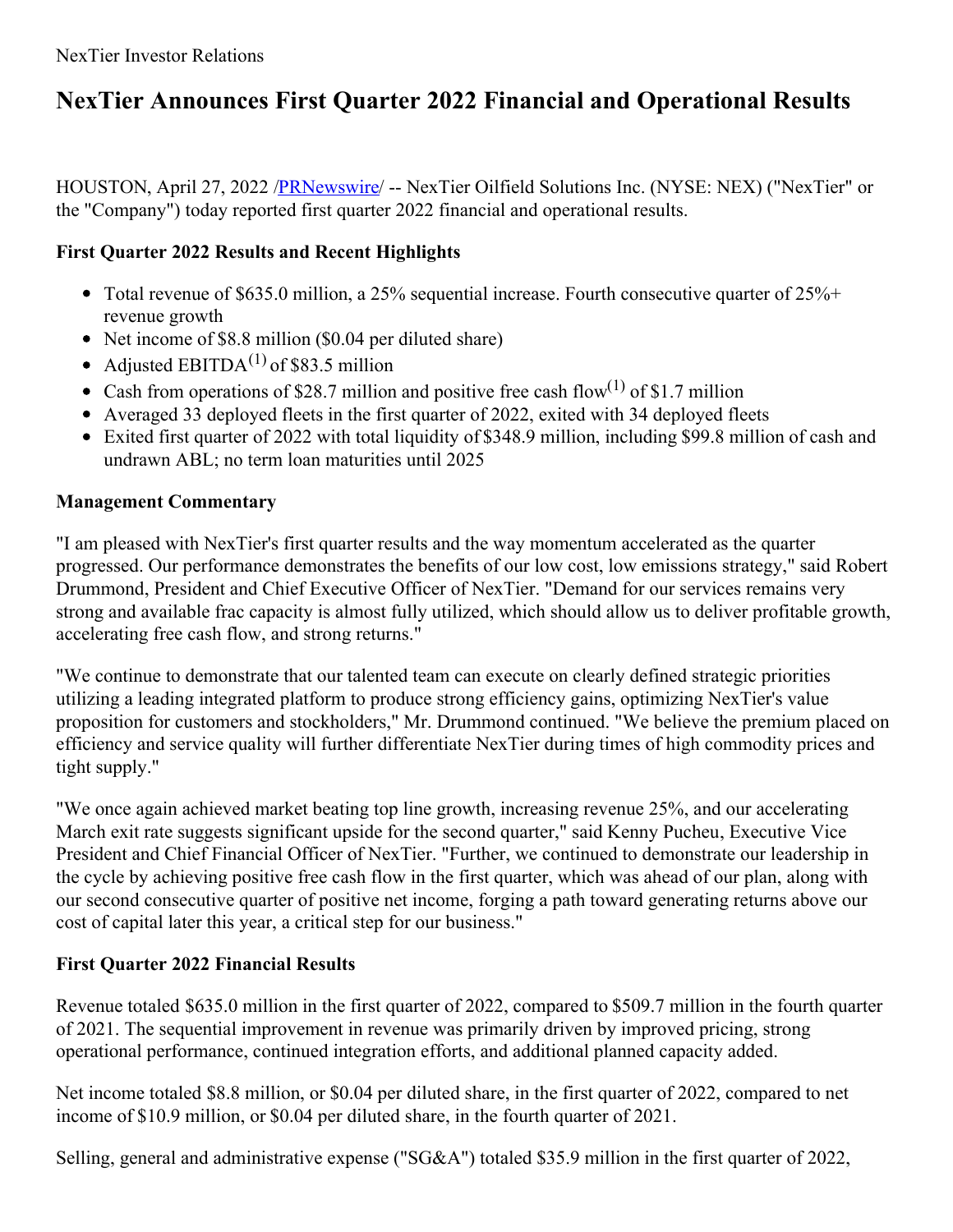compared to SG&A of \$35.1 million in the fourth quarter of 2021. Adjusted SG&A $^{(1)}$  totaled \$27.5 million in the first quarter of 2022, which remained unchanged compared to adjusted SG&A in the fourth quarter of 2021.

Adjusted EBITDA totaled \$83.5 million in the first quarter of 2022, compared to adjusted EBITDA of \$80.2 million in the fourth quarter of 2021. The first quarter of 2022 reported adjusted EBITDA includes a \$0.8 million gain on the sale of assets, compared to a \$21.2 million gain on the sale of assets in the fourth quarter of 2021.

The Company exited the first quarter with momentum, easily reaching the goal for a first quarter exit of double-digit annualized adjusted EBITDA per deployed fleet.<sup>(1)</sup>

## **First Quarter 2022 Management Adjustments**

EBITDA<sup>(1)</sup> for the first quarter of 2022 was \$71.5 million. When excluding net management adjustments of \$12.0 million, adjusted EBITDA for the first quarter was \$83.5 million. Management adjustments included \$7.8 million in stock compensation expense and a net \$4.2 million in other adjustments.

## **Completion Services**

Revenue in our Completion Services segment totaled \$602.6 million in the first quarter of 2022, compared to \$481.0 million in the fourth quarter of 2021. Adjusted gross profit<sup>(1)</sup> totaled \$106.3 million in the first quarter of 2022, compared to \$83.9 million in the fourth quarter of 2021.

During the first quarter of 2022, the Company operated an average of 33 deployed fleets, an increase from 30 in the fourth quarter of 2021. The additional fleet count was the result of a reconfiguration of already deployed horsepower between Simulfrac and zipper frac fleets and the planned addition of a Tier IV dual fuel fleet late in the quarter. Annualized adjusted EBITDA per deployed fleet was \$10.1 million in the first quarter of 2022.

## **Well Construction and Intervention Services**

Revenue in our Well Construction and Intervention ("WC&I") Services segment, totaled \$32.4 million in the first quarter of 2022, compared to \$28.7 million in the fourth quarter of 2021. The sequential improvement was primarily driven by increased customer activity. Adjusted gross profit totaled \$4.1 million in the first quarter of 2022, compared to adjusted gross profit of \$2.7 million in the fourth quarter of 2021.

## **Balance Sheet and Capital**

Total debt outstanding as of March 31, 2022 was \$371.6 million, net of debt discounts and deferred finance costs and excluding finance lease obligations. As of March 31, 2022, total available liquidity was \$348.9 million, comprised of cash of \$99.8 million, and \$249.1 million of available borrowing capacity under our asset-based credit facility, which remains undrawn.

Total cash provided by operating activities during the first quarter of 2022 was \$28.7 million and cash used by investing activities was \$27.0 million, resulting in a positive free cash flow of \$1.7 million in the first quarter of 2022.

## **Outlook**

Industry momentum continued into the second quarter of 2022, driven by strong customer demand for our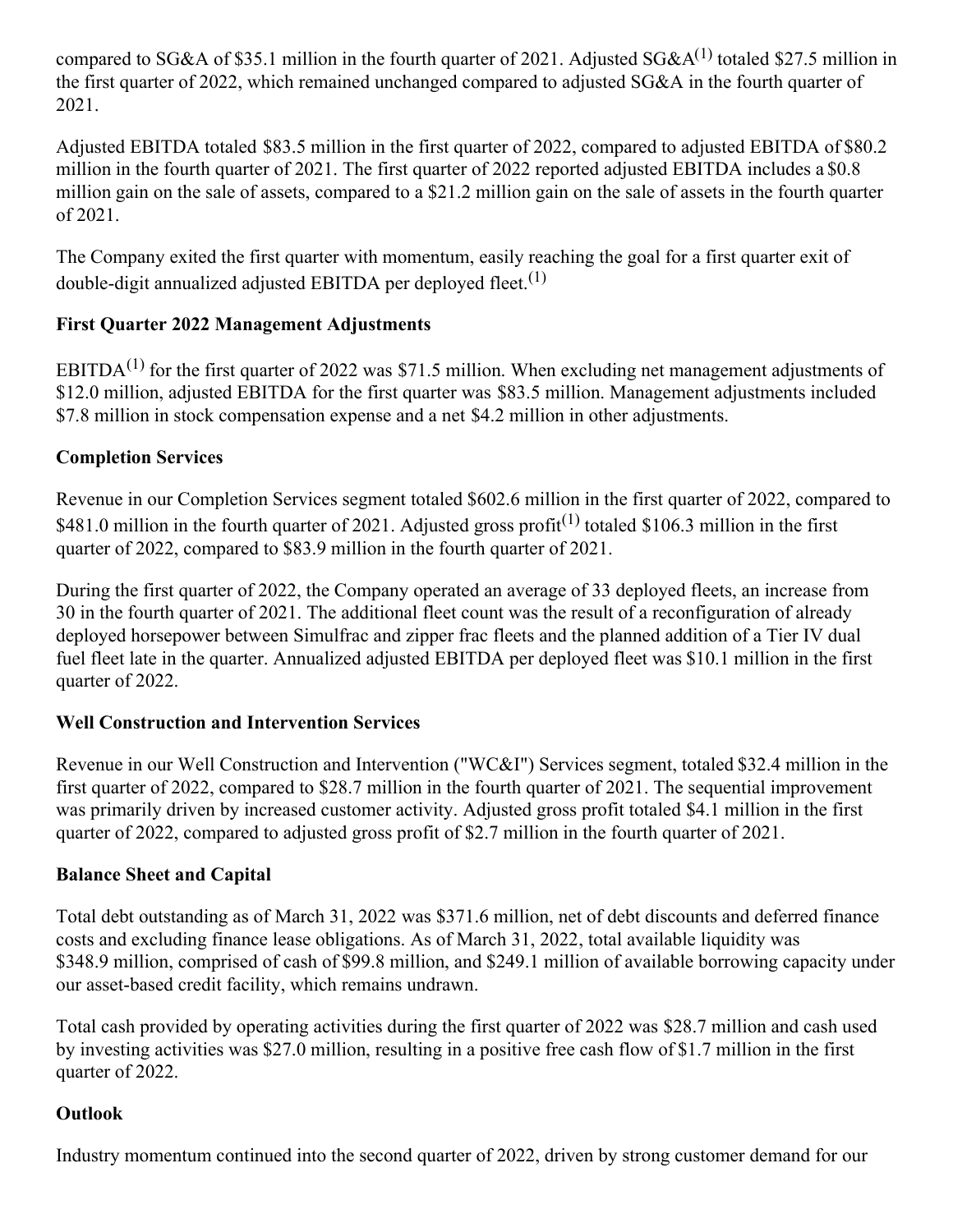services and a tight supply of equipment. We expect to see considerably improved results in the second quarter of 2022, relative to the first quarter of 2022, based on our March performance and given negotiated customer agreements and increased activity as seasonal and transitory headwinds subside.

For the second quarter of 2022, NexTier expects to operate an average of 34 deployed frac fleets. We do not expect to add any additional capacity to the market for the remainder of 2022.

Based on the above deployed fleets, for the second quarter of 2022 we anticipate sequential revenue growth in excess of 20% and significant adjusted EBITDA margin expansion, resulting in expected adjusted EBITDA of at least \$130 million. We anticipate annualized adjusted EBITDA per deployed fleet of at least \$15 million in second quarter of 2022.

For the full year 2022, we anticipate our adjusted EBITDA will exceed the high-end of our previously guided range of \$330-360 million.

Our first half 2022 capital expenditure budget remains \$90-100 million before stepping down to a lower level in the second half. We will continue to invest in our existing deployed capacity to ensure we are operating a well-maintained fleet for 2022 and beyond.

We expect to generate free cash flow in excess of \$150 million in 2022, and we expect free cash flow generation to accelerate through the year.

Mr. Drummond concluded, "While the activity outlook for our services was already very strong, the unfortunate geopolitical tensions have increased the call on US oil and natural gas production growth, and NexTier's position as a critical service provider for domestic producers indicates demand for our services has increased further and should remain strong for the foreseeable future. Momentum is building into our seasonally strong period, and we see upside to profitability in future periods even beyond what we expect to achieve in the second quarter."

## **Conference Call Information**

On April 28, 2022, NexTier will hold a conference call for investors at 9:00 a.m. Central Time (10:00 a.m. Eastern Time) to discuss first quarter 2022 financial and operating results. Hosting the call will be Robert Drummond, President and Chief Executive Officer and Kenneth Pucheu, Executive Vice President and Chief Financial Officer. The call can be accessed via a live webcast accessible on the IR Event Calendar page in the Investor Relations section of our website at [www.nextierofs.com](http://www.nextierofs.com), or live over the telephone by dialing (855) 560-2574, or for international callers, (412) 542-4160 and referencing NexTier Oilfield Solutions. A replay will be available shortly after the call and can be accessed by dialing (877) 344-7529, or for international callers, (412) 317-0088. The passcode for the replay is 4424257. The replay will be available until May 5, 2022. An archive of the webcast will be available shortly after the call on our website at [www.nextierofs.com](http://www.nextierofs.com) for twelve months following the call.

## **About NexTier Oilfield Solutions**

Headquartered in Houston, Texas, NexTier is an industry-leading U.S. land oilfield service company, with a diverse set of well completion and production services across active and demanding basins. Our integrated solutions approach delivers efficiency today, and our ongoing commitment to innovation helps our customers better address what is coming next. NexTier is differentiated through four points of distinction, including safety performance, efficiency, partnership and innovation. At NexTier, we believe in living our core values from the basin to the boardroom, and helping customers win by safely unlocking affordable, reliable and plentiful sources of energy.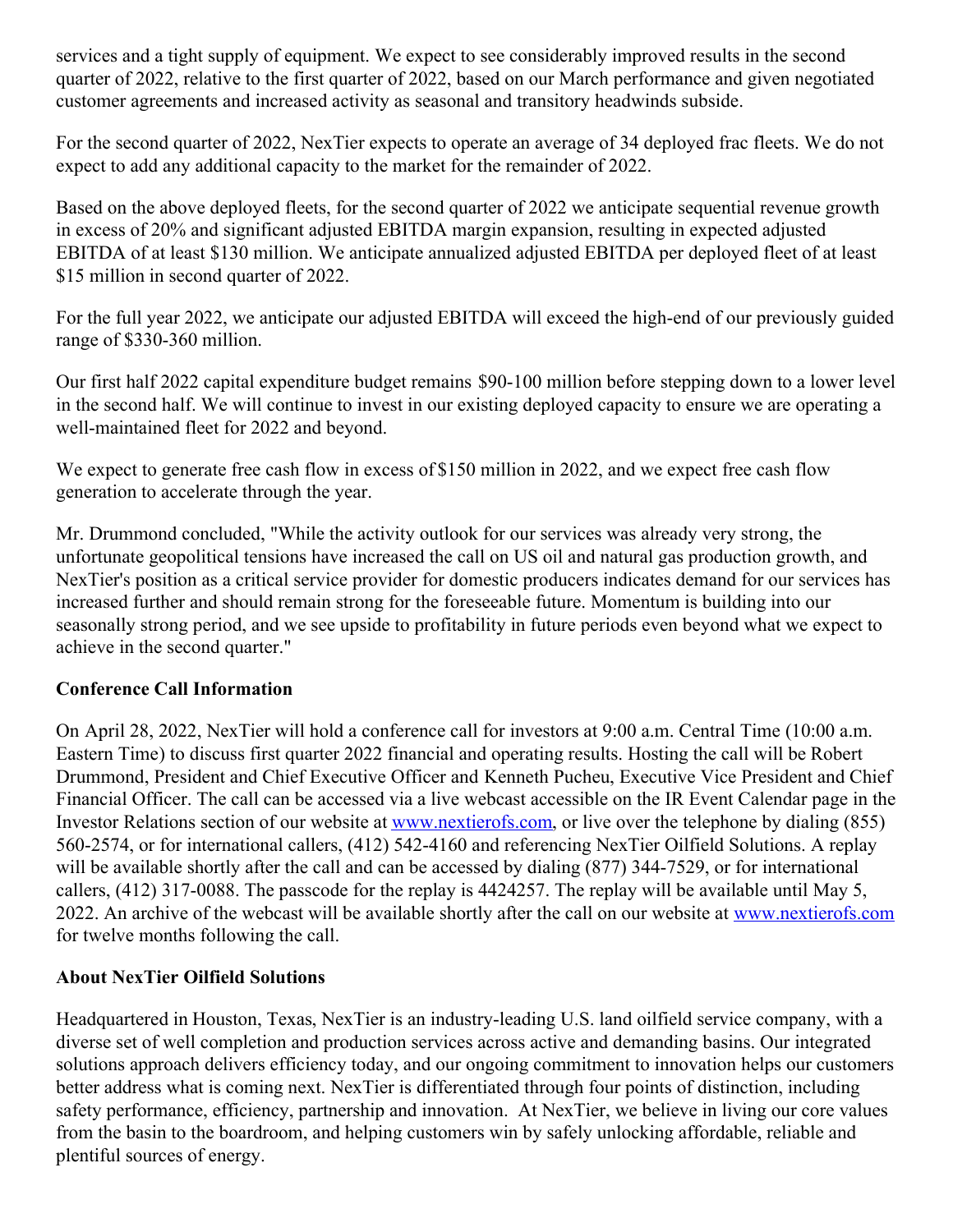(1) **Non-GAAP Financial Measures**. The Company has included in this press release or discussed on the conference call described above certain non-GAAP financial measures, some of which are calculated on segment basis or product line basis. These measurements provide supplemental information which management believes is useful to analysts and investors to evaluate our ongoing results of operations, when considered alongside GAAP measures such as net income and operating income. You should not consider them in isolation from, or as a substitute for, analysis of our results under GAAP.

Non-GAAP financial measures include EBITDA, adjusted EBITDA, adjusted EBITDA incremental margin, adjusted gross profit, free cash flow, adjusted SG&A, adjusted EBITDA per deployed fleet, annualized adjusted EBITDA per deployed fleet, and net debt. These non-GAAP financial measures exclude the financial impact of items management does not consider in assessing the Company's ongoing operating performance, and thereby facilitate review of the Company's operating performance on a period-to-period basis. Other companies may have different capital structures, and comparability to the Company's results of operations may be impacted by the effects of acquisition accounting on its depreciation and amortization. As a result of the effects of these factors and factors specific to other companies, the Company believes EBITDA, adjusted EBITDA, adjusted EBITDA incremental margin, adjusted gross profit, adjusted SG&A, adjusted EBITDA per deployed fleet (including on an annualized basis) provide helpful information to analysts and investors to facilitate a comparison of its operating performance to that of other companies. The Company believes free cash flow is important to investors in that it provides a useful measure to assess management's effectiveness in the areas of profitability and capital management.

For a reconciliation of these non-GAAP measures, please see the tables at the end of this press release. Reconciliations of forward-looking non-GAAP financial measures to comparable GAAP measures are not available due to the challenges and impracticability with estimating some of the items, particularly with estimates for certain contingent liabilities, and estimating non-cash unrealized fair value losses and gains which are subject to market variability and therefore a reconciliation is not available without unreasonable effort.

Non-GAAP Measure Definitions: EBITDA is defined as net income (loss) adjusted to eliminate the impact of interest, income taxes, depreciation and amortization. Adjusted EBITDA is defined as EBITDA as further adjusted with certain items management does not consider in assessing ongoing performance. Management uses adjusted EBITDA to set targets and to assess the performance of the Company. Adjusted EBITDA incremental margin is defined as the change in adjusted EBITDA quarter over quarter divided by the change in revenue quarter over quarter. Adjusted gross profit is defined as revenue less cost of services, further adjusted to eliminate items in cost of services that management does not consider in assessing ongoing performance. Adjusted gross profit at the segment level is not considered to be a non-GAAP financial measure as it is our segment measure of profit or loss and is required to be disclosed under GAAP pursuant to ASC 280. Adjusted SG&A is defined as selling, general and administrative expenses adjusted for severance and business divestiture costs, merger/transaction-related costs, and other non-routine items. Free cash flow is defined as the net increase (decrease) in cash and cash equivalents before financing activities, excluding any acquisitions. Adjusted EBITDA per deployed fleet is defined as (i) adjusted EBITDA, (ii) divided by fleets deployed. Annualized adjusted EBITDA per deployed fleet is defined as (i) adjusted EBITDA for a given quarter, (ii) divided by number of fleets deployed, and then (iii) multiplied by four. Net debt is defined as (i) total debt, net of unamortized debt discount and debt issuance costs, (ii) subtracted by cash and cash equivalents.

#### **Forward-Looking Statements and Where to Find Additional Information**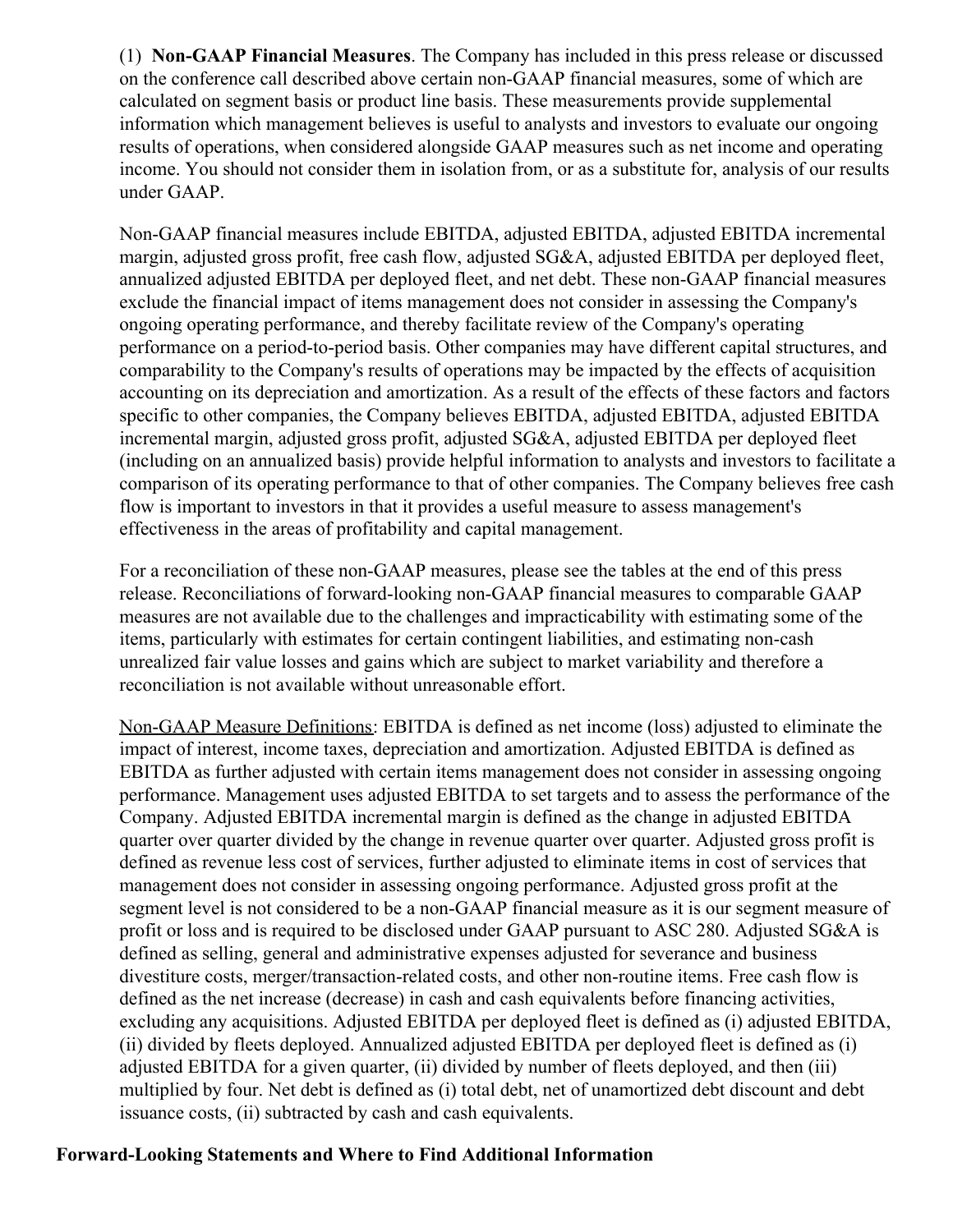This press release and discussion in the conference call described above contains forward-looking statements within the meaning of the Private Securities Litigation Reform Act of 1995. Where a forward-looking statement expresses or implies an expectation or belief as to future events or results, such expectation or belief is expressed in good faith and believed to have a reasonable basis. The words "believe," "continue," "could," "expect," "anticipate," "intends," "estimate," "forecast," "project," "should," "may," "will," "would," "plan," "target," "predict," "potential," "outlook," and "reflects," or the negative thereof and similar expressions, are intended to identify such forward-looking statements. These forward-looking statements are only predictions and involve known and unknown risks and uncertainties, many of which are beyond the Company's control. Statements in this press release or made during the conference call described above that are forward-looking, including projections as to the Company's 2022 guidance and other outlook information (including with respect to the industry in which the Company conducts its business), are based on management's estimates, assumptions and projections, and are subject to significant uncertainties and other factors, many of which are beyond the Company's control. These factors and risks include, but are not limited to, (i) the competitive nature of the industry in which the Company conducts its business, including pricing pressures; (ii) the ability to meet rapid demand shifts; (iii) the ongoing impact of geopolitical conflicts; (iv) the impact of pipeline capacity constraints and adverse weather conditions in oil or gas producing regions; (v) the ability to obtain or renew customer contracts and changes in customer requirements in the markets the Company serves; (vi) the ability to identify, effect and integrate acquisitions, joint ventures or other transactions; (vii) the ability to protect and enforce intellectual property rights; (viii) the effect of environmental and other governmental regulations on the Company's operations; (ix) the effect of a loss of, or interruption in operations of, the Company of one or more key suppliers, or customers, including resulting from inflation, including as a result of ongoing geopolitical conflicts, COVID-19 resurgence, product defects, recalls or suspensions; (x) the variability of crude oil and natural gas commodity prices; (xi) the market price (including inflation) and timely availability of materials or equipment; (xii) the ability to obtain permits, approvals and authorizations from governmental and third parties; (xiii) the Company's ability to employ a sufficient number of skilled and qualified workers; (xiv) the level of, and obligations associated with, indebtedness; (xv) fluctuations in the market price of the Company's stock; (xvi) the continued impact of the COVID-19 pandemic (including as a result of the emergence of new variants and strains of the virus, such as Delta and Omicron) and the evolving response thereto by governments, private businesses or others to contain the spread of the virus and its variants or to treat its impact, and the possibility of increased inflation, travel restrictions, lodging shortages or other macro-economic challenges as the economy emerges from the COVID-19 pandemic; and (xvii) other risks detailed in our latest Annual Report on Form 10-K, including, but not limited to "Part I, Item 1A. Risk Factors" and "Part II, Item 7. Management's Discussion and Analysis of Financial Condition and Results of Operations," and our other filings with the Securities and Exchange Commission ("the SEC"), which are available on the SEC website or [www.NexTierOFS.com](http://www.nextierofs.com). The Company assumes no obligation to update any forward-looking statements or information, which speak as of their respective dates, to reflect events or circumstances after the date hereof, or to reflect the occurrence of unanticipated events, except as may be required under applicable securities laws. Investors should not assume that any lack of update to a previously issued "forward-looking statement" constitutes a reaffirmation of that statement.

Additional information about the Company, including information on the Company's response to COVID-19, can be found in its periodic reports and other filings with the SEC, available [www.sec.gov](http://www.sec.gov) or [www.NexTierOFS.com](http://www.nextierofs.com).

#### **Investor Contact:**

Kenneth Pucheu Executive Vice President - Chief Financial Officer

Michael Sabella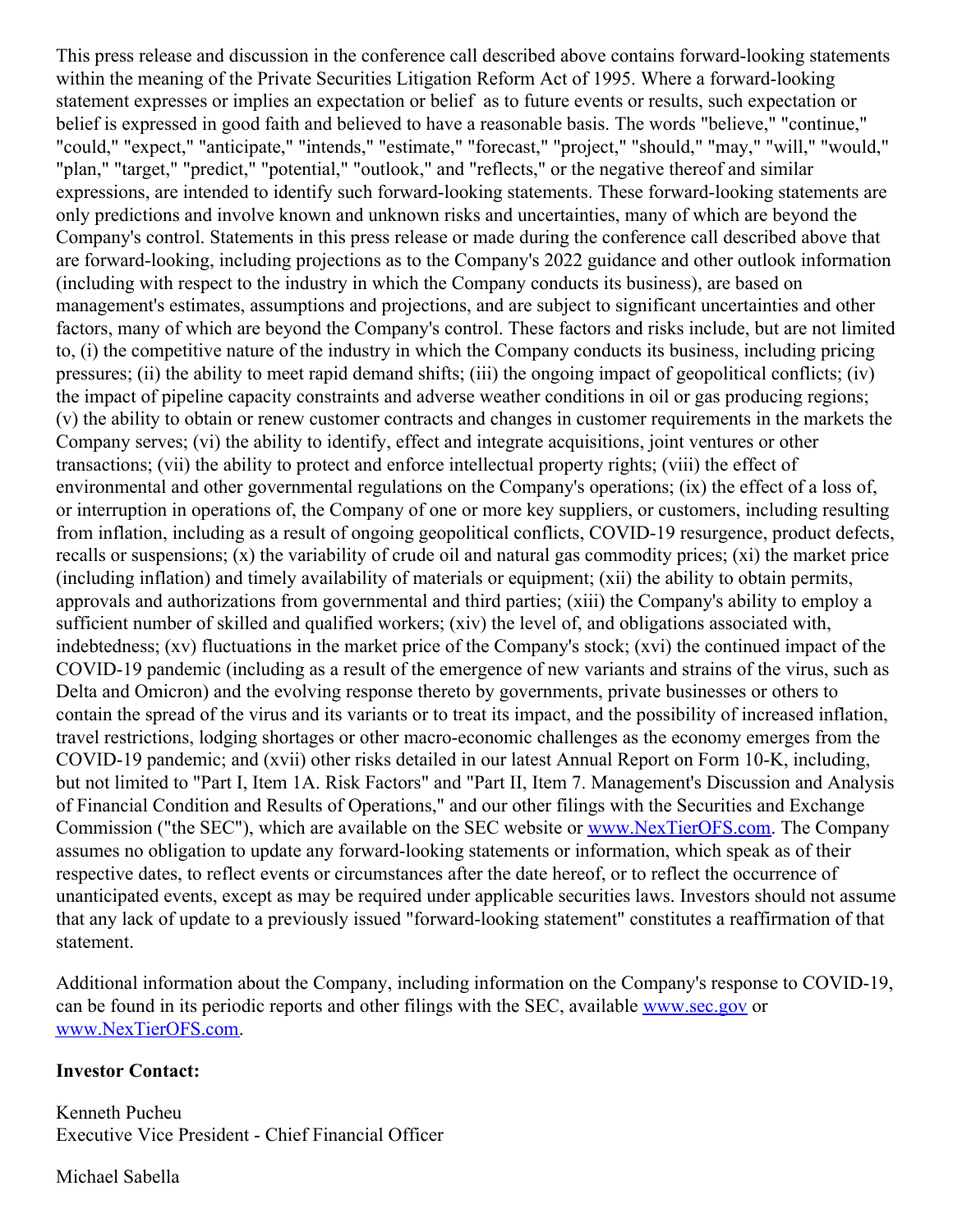## **NEXTIER OILFIELD SOLUTIONS INC. AND SUBSIDIARIES CONDENSED CONSOLIDATED STATEMENTS OF OPERATIONS**

(unaudited, amounts in thousands, except per share data)

|                                              | <b>Three Months Ended</b> |                       | <b>Three Months Ended</b> |                          |  |  |
|----------------------------------------------|---------------------------|-----------------------|---------------------------|--------------------------|--|--|
|                                              |                           | <b>March 31, 2022</b> |                           | <b>December 31, 2021</b> |  |  |
| Revenue                                      | $\mathcal{S}$             | 635,043               | $\mathbb{S}$              | 509,730                  |  |  |
| Operating costs and expenses:                |                           |                       |                           |                          |  |  |
| Cost of services                             |                           | 524,656               |                           | 423,647                  |  |  |
| Depreciation and amortization                |                           | 55,163                |                           | 52,764                   |  |  |
| Selling, general and administrative expenses |                           | 35,859                |                           | 35,148                   |  |  |
| Merger and integration                       |                           | 9,232                 |                           | 3,779                    |  |  |
| Gain on disposal of assets                   |                           | (823)                 |                           | (21, 156)                |  |  |
| Total operating costs and expenses           |                           | 624,087               |                           | 494,182                  |  |  |
| Operating income                             |                           | 10,956                |                           | 15,548                   |  |  |
| Other income (expense):                      |                           |                       |                           |                          |  |  |
| Other income, net                            |                           | 5,370                 |                           | 3,018                    |  |  |
| Interest expense, net                        |                           | (7, 374)              |                           | (7, 976)                 |  |  |
| Total other expense                          |                           | (2,004)               |                           | (4,958)                  |  |  |
| Income before income taxes                   |                           | 8,952                 |                           | 10,590                   |  |  |
| Income tax benefit (expense)                 |                           | (160)                 |                           | 264                      |  |  |
| Net income                                   | $\mathbf S$               | 8,792                 | \$                        | 10,854                   |  |  |
| Net income per share: basic                  | \$                        | 0.04                  | S                         | 0.04                     |  |  |
| Net income per share: diluted                | \$                        | 0.04                  | $\mathbb{S}$              | 0.04                     |  |  |
| Weighted-average shares: basic               |                           | 243,269               |                           | 241,913                  |  |  |
| Weighted-average shares: diluted             |                           | 247,705               |                           | 244,744                  |  |  |

## **NEXTIER OILFIELD SOLUTIONS INC. AND SUBSIDIARIES CONSOLIDATED BALANCE SHEETS**

(unaudited, amounts in thousands)

|                 | March 31,<br>2022 | <b>December</b><br>31,<br>2021 |
|-----------------|-------------------|--------------------------------|
|                 | <b>ASSETS</b>     |                                |
| Current assets: |                   |                                |
|                 | \$                | S                              |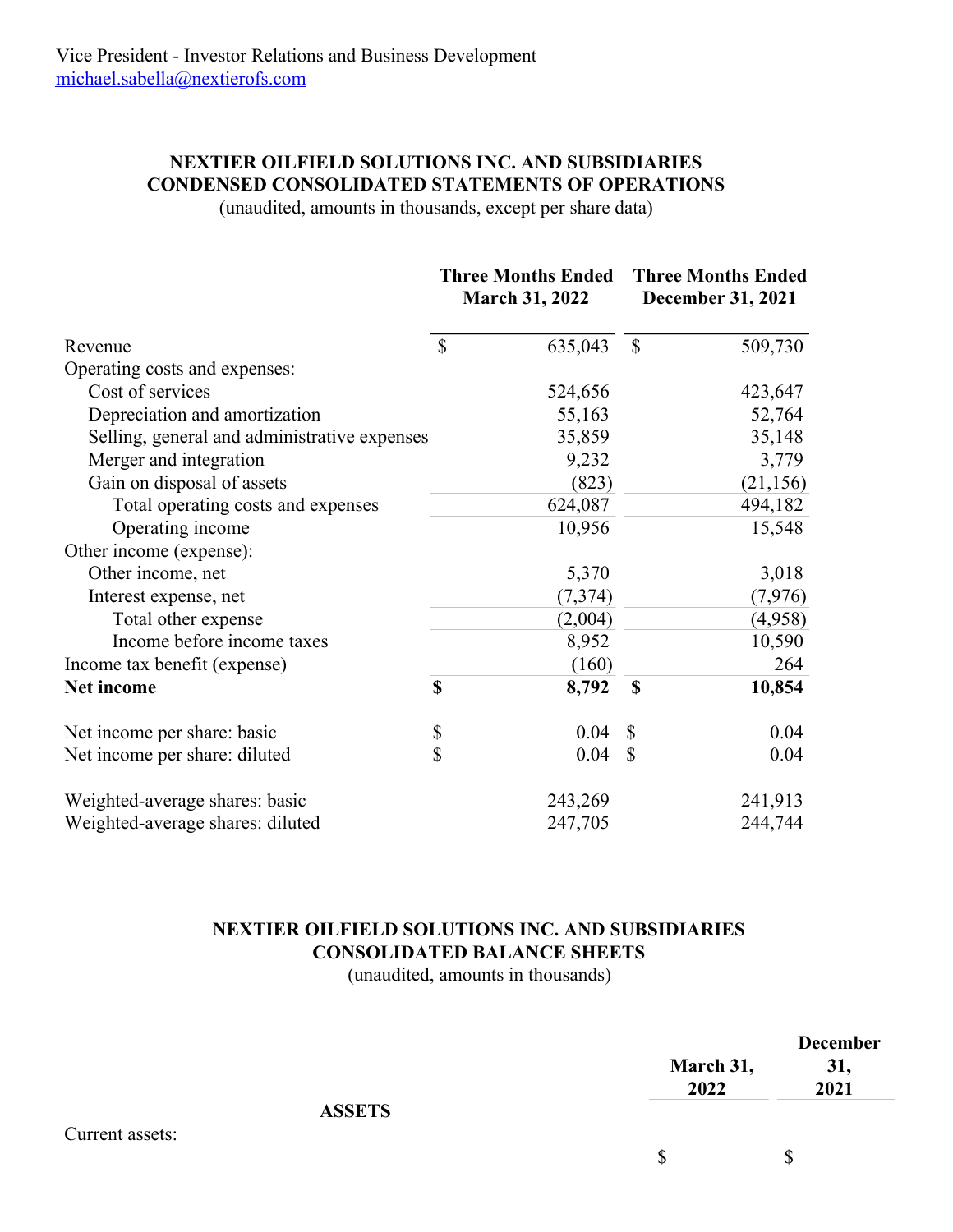| Casdeandcothe quivalent receivable, net                         | 399,682   | 300,696     |
|-----------------------------------------------------------------|-----------|-------------|
| Inventories, net                                                | 50,948    | 38,094      |
| Assets held for sale                                            | 910       | 1,555       |
| Prepaid and other current assets                                | 47,414    | 55,625      |
| Total current assets                                            | 590,742   | 507,709     |
| Operating lease right-of-use assets                             | 20,541    | 21,767      |
| Finance lease right-of-use assets                               | 41,875    | 41,537      |
| Property and equipment, net                                     | 613,163   | 620,865     |
| Goodwill                                                        | 192,780   | 192,780     |
| Intangible assets                                               | 62,146    | 64,961      |
| Other noncurrent assets                                         | 11,131    | 7,962       |
|                                                                 | \$        | $\mathbf S$ |
| <b>Total assets</b>                                             | 1,532,378 | 1,457,581   |
| <b>LIABILITIES AND STOCKHOLDERS' EQUITY</b>                     |           |             |
| <b>Current liabilities:</b>                                     |           |             |
|                                                                 | \$        | \$          |
| Accounts payable                                                | 239,769   | 190,963     |
| Accrued expenses                                                | 238,657   | 213,923     |
| <b>Customer contract liabilities</b>                            | 21,288    | 23,729      |
| Current maturities of operating lease liabilities               | 6,440     | 7,452       |
| Current maturities of finance lease liabilities                 | 12,035    | 11,906      |
| Current maturities of long-term debt                            | 13,602    | 13,384      |
| Other current liabilities                                       | 8,801     | 10,346      |
| Total current liabilities                                       | 540,592   | 471,703     |
| Long-term operating lease liabilities, less current maturities  | 19,480    | 20,446      |
| Long-term finance lease liabilities, less current maturities    | 24,749    | 26,873      |
| Long-term debt, net of unamortized deferred financing costs and |           |             |
| unamortized debt discount, less current maturities              | 358,034   | 361,501     |
| Other non-current liabilities                                   | 23,838    | 30,041      |
| Total non-current liabilities                                   | 426,101   | 438,861     |
| <b>Total liabilities</b>                                        | 966,693   | 910,564     |
| Stockholders' equity:                                           |           |             |
| Common stock                                                    | 2,439     | 2,420       |
| Paid-in capital in excess of par value                          | 1,097,863 | 1,094,020   |
| Retained deficit                                                | (532,372) | (541, 164)  |
| Accumulated other comprehensive loss                            | (2,245)   | (8,259)     |
| Total stockholders' equity                                      | 565,685   | 547,017     |
|                                                                 | \$        | $\mathbf S$ |
| Total liabilities and stockholders' equity                      | 1,532,378 | 1,457,581   |

## **NEXTIER OILFIELD SOLUTIONS INC. AND SUBSIDIARIES ADDITIONAL SELECTED FINANCIAL AND OPERATING DATA**

(unaudited, amounts in thousands)

**Three Months Ended**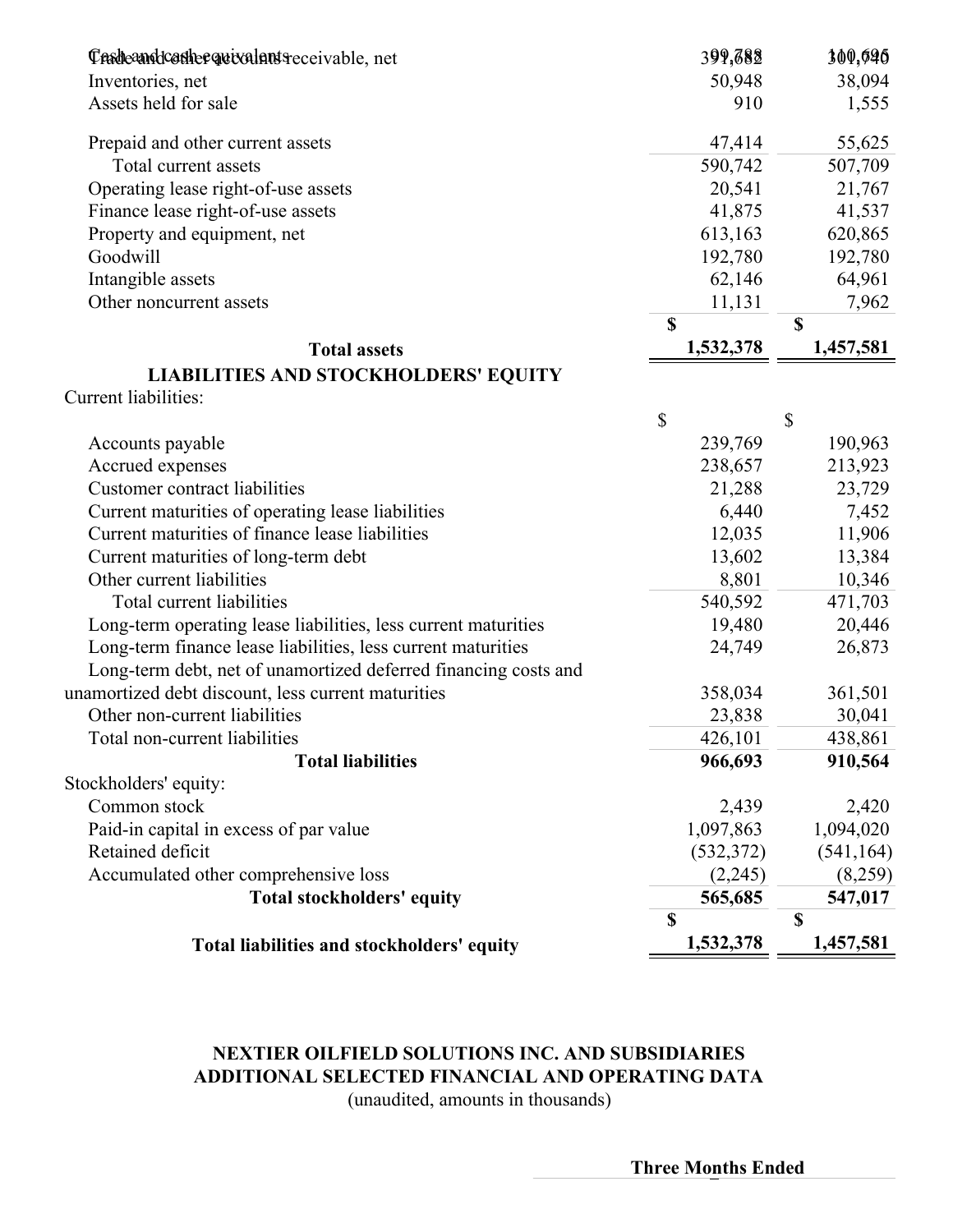|                                                          |    |         | March 31, 2022 – December 31, 2021 |         |  |
|----------------------------------------------------------|----|---------|------------------------------------|---------|--|
| <b>Completion Services:</b>                              |    |         |                                    |         |  |
|                                                          | \$ |         | \$                                 |         |  |
| Revenue                                                  |    | 602,620 |                                    | 481,001 |  |
| Cost of services                                         |    | 496,286 |                                    | 397,319 |  |
| Depreciation and amortization and (gain) loss on sale of |    |         |                                    |         |  |
| assets                                                   |    | 47,759  |                                    | 23,912  |  |
| Net income                                               |    | 58,575  |                                    | 59,770  |  |
|                                                          | \$ |         | \$                                 |         |  |
| Adjusted gross profit <sup>(1)</sup>                     |    | 106,334 |                                    | 83,908  |  |
| <b>Well Construction and Intervention Services:</b>      |    |         |                                    |         |  |
|                                                          | \$ |         | \$                                 |         |  |
| Revenue                                                  |    | 32,423  |                                    | 28,729  |  |
| Cost of services                                         |    | 28,370  |                                    | 26,328  |  |
| Depreciation and amortization and (gain) loss on sale of |    |         |                                    |         |  |
| assets                                                   |    | 2,287   |                                    | 3,334   |  |
| Net income (loss)                                        |    | 1,766   |                                    | (933)   |  |
|                                                          | \$ |         | \$                                 |         |  |
| Adjusted gross profit <sup>(1)</sup>                     |    | 4,053   |                                    | 2,679   |  |

(1) The Company uses adjusted gross profit as its measure of profitability for segment reporting.

## **NEXTIER OILFIELD SOLUTIONS INC. AND SUBSIDIARIES NON-GAAP FINANCIAL MEASURES**

(unaudited, amounts in thousands)

|                                                   | <b>Three Months Ended</b> |                       |                          |         |  |
|---------------------------------------------------|---------------------------|-----------------------|--------------------------|---------|--|
|                                                   |                           | <b>March 31, 2022</b> | <b>December 31, 2021</b> |         |  |
|                                                   | \$                        |                       | S                        |         |  |
| <b>Net income</b>                                 |                           | 8,792                 |                          | 10,854  |  |
| Interest expense, net                             |                           | 7,374                 |                          | 7,976   |  |
| Income tax expense (benefit)                      |                           | 160                   |                          | (264)   |  |
| Depreciation and amortization                     |                           | 55,163                |                          | 52,764  |  |
|                                                   | \$                        |                       | \$                       |         |  |
| <b>EBITDA</b>                                     |                           | 71,489                |                          | 71,330  |  |
| Plus management adjustments:                      |                           |                       |                          |         |  |
| Acquisition, integration and                      | \$                        |                       | \$                       |         |  |
| expansion $^{(1)}$                                |                           | 9,232                 |                          | 3,779   |  |
| Non-cash stock compensation <sup>(2)</sup>        |                           | 7,815                 |                          | 7,235   |  |
| Market-driven costs <sup>(3)</sup>                |                           |                       |                          | 504     |  |
| Divestiture of business <sup>(4)</sup>            |                           | 541                   |                          | 279     |  |
| Gain on equity security investment <sup>(5)</sup> |                           | (5,606)               |                          | (3,041) |  |
| Litigation <sup><math>(6)</math></sup>            |                           |                       |                          | 100     |  |
| Other                                             |                           | 22                    |                          | 44      |  |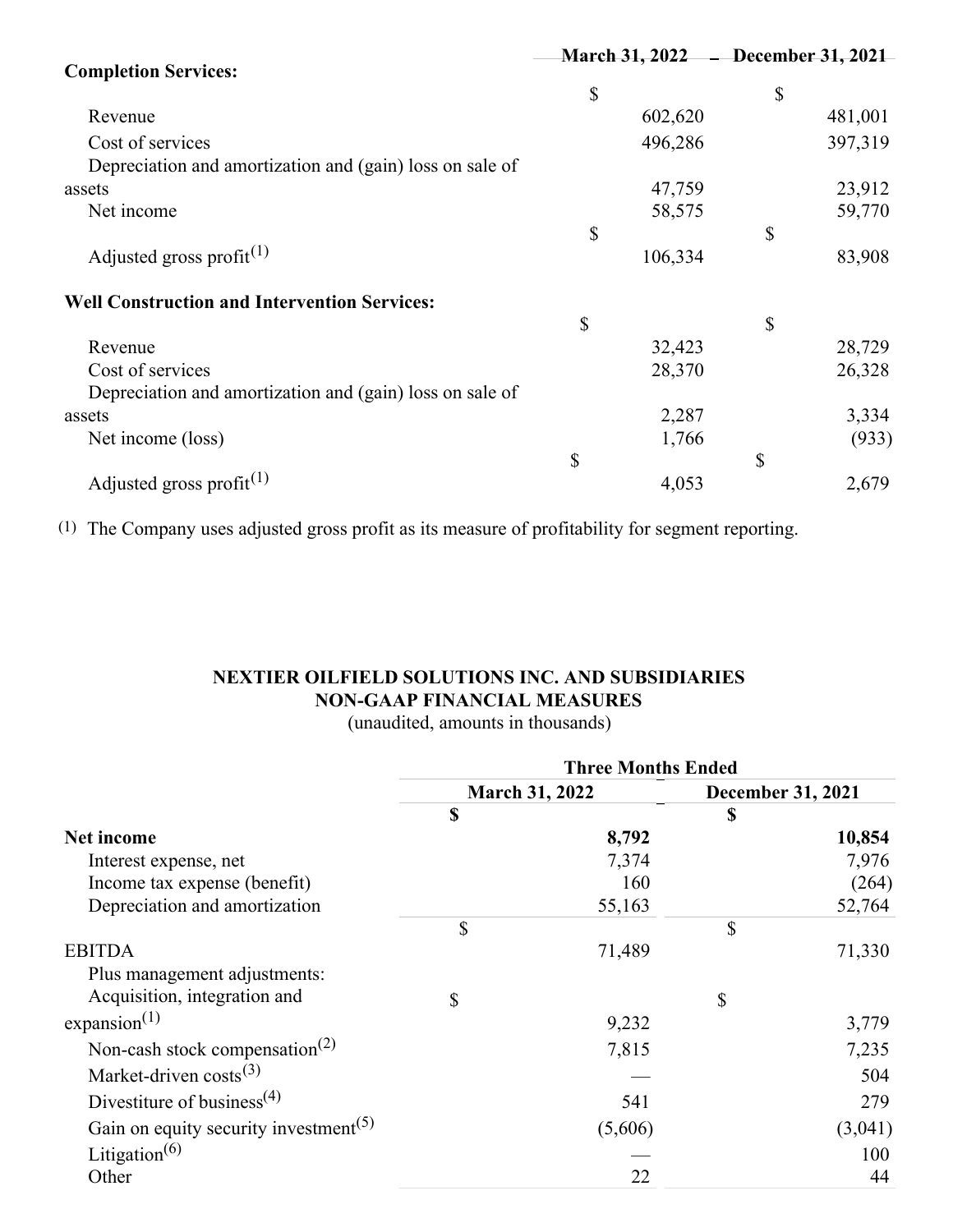|                        | w |        | w      |
|------------------------|---|--------|--------|
| <b>Adjusted EBITDA</b> |   | 83,493 | 80,230 |

- (1) Represents transaction and integration costs related to acquisitions.
- (2) Represents non-cash amortization of equity awards issued under the Company's Incentive Award Plan.
- (3) Represents market-driven severance, leased facility closures, and restructuring costs incurred as a result of significant declines in crude oil prices resulting from demand destruction from the COVID-19 pandemic and global oversupply.
- (4) Represents bad debt expense on the sale of the Well Support Services segment to, and related to the bankruptcy filing of Basic Energy Services.
- (5) Represents the realized and unrealized (gain) loss on an equity security investment composed primarily of common equity shares in a public company.
- (6) Represents increases in accruals related to contingencies acquired in business acquisitions or exceptional material events.

### **NEXTIER OILFIELD SOLUTIONS INC. AND SUBSIDIARIES NON-GAAP FINANCIAL MEASURES**

(unaudited, amounts in thousands)

|                                                       | <b>Three Months Ended</b><br><b>March 31, 2022</b> |         |  |  |
|-------------------------------------------------------|----------------------------------------------------|---------|--|--|
| Selling, general and administrative expenses          | \$                                                 | 35,859  |  |  |
| Less management adjustments:                          |                                                    |         |  |  |
| Non-cash stock compensation                           |                                                    | (7,815) |  |  |
| Divestiture of business                               |                                                    | (541)   |  |  |
| Other                                                 |                                                    | (22)    |  |  |
| Adjusted selling, general and administrative expenses | S                                                  | 27,481  |  |  |

|                                                       | <b>Three Months Ended</b><br><b>December 31, 2021</b> |         |  |  |
|-------------------------------------------------------|-------------------------------------------------------|---------|--|--|
| Selling, general and administrative expenses          | \$                                                    | 35,148  |  |  |
| Less management adjustments:                          |                                                       |         |  |  |
| Non-cash stock compensation                           |                                                       | (7,235) |  |  |
| Litigation                                            |                                                       | (100)   |  |  |
| Divestiture of business                               |                                                       | (279)   |  |  |
| Other                                                 |                                                       | (44)    |  |  |
| Adjusted selling, general and administrative expenses | S                                                     | 27,490  |  |  |

#### **NEXTIER OILFIELD SOLUTIONS INC. AND SUBSIDIARIES NON-GAAP FINANCIAL MEASURES**

(unaudited, amounts in thousands)

**Three Months Ended March 31, 2022**

**Completion**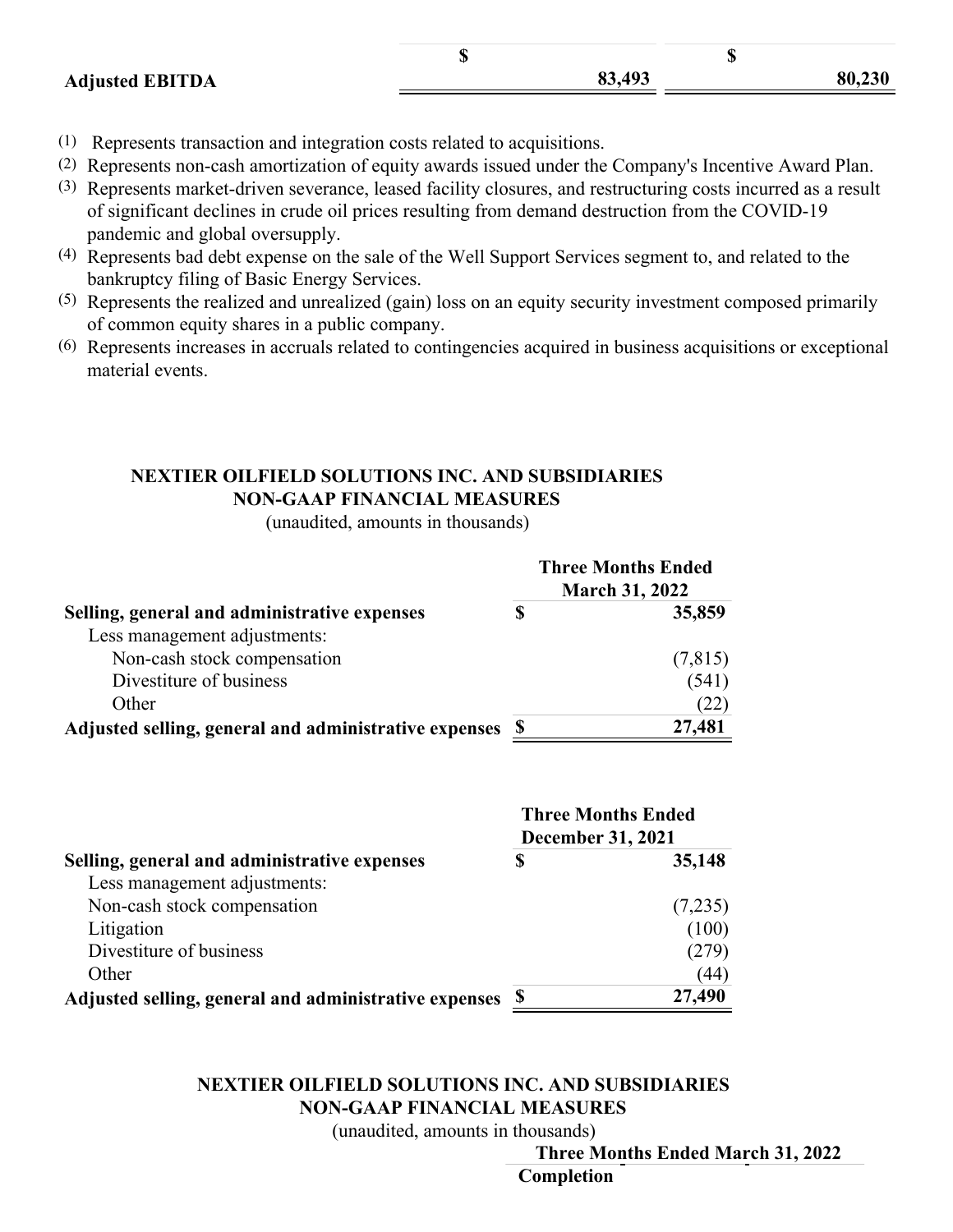|                                                         | <b>Services</b> | WC&I       | <b>Total</b> |
|---------------------------------------------------------|-----------------|------------|--------------|
| Revenue                                                 | 602,620         | 32,423 \$  | 635,043      |
| Cost of services                                        | 496,286         | 28,370     | 524,656      |
| Gross profit excluding depreciation and amortization    | 106,334         | 4,053      | 110,387      |
| Management adjustments associated with cost of services |                 |            |              |
| <b>Adjusted gross profit</b>                            | 106,334 \$      | $4,053$ \$ | 110,387      |

|                                                         | <b>Three Months Ended December 31, 2021</b> |                 |  |           |  |              |
|---------------------------------------------------------|---------------------------------------------|-----------------|--|-----------|--|--------------|
|                                                         |                                             | Completion      |  |           |  |              |
|                                                         |                                             | <b>Services</b> |  | WC&I      |  | <b>Total</b> |
| Revenue                                                 | \$                                          | 481,001         |  | 28,729 \$ |  | 509,730      |
| Cost of services                                        |                                             | 397,319         |  | 26,328    |  | 423,647      |
| Gross profit excluding depreciation and amortization    |                                             | 83,682          |  | 2,401     |  | 86,083       |
| Management adjustments associated with cost of services |                                             | 226             |  | 278       |  | 504          |
| <b>Adjusted gross profit</b>                            |                                             | 83,908 \$       |  | 2,679 \$  |  | 86,587       |

|                                                  | <b>Three Months Ended</b> |        |  |
|--------------------------------------------------|---------------------------|--------|--|
| Adjusted EBITDA                                  | S                         | 83,493 |  |
| Average hydraulic fracturing fleets deployed     |                           | 33     |  |
| <b>Adjusted EBITDA per deployed fleet</b>        |                           | 2,530  |  |
| Annualized Adjusted EBITDA per deployed fleet \$ |                           | 10,120 |  |

|                                                         |   | <b>Three Months Ended</b><br><b>December 31, 2021</b> |
|---------------------------------------------------------|---|-------------------------------------------------------|
| <b>Adjusted EBITDA</b>                                  | S | 80,230                                                |
| Average hydraulic fracturing fleets deployed            |   | 30                                                    |
| <b>Adjusted EBITDA per deployed fleet</b>               |   | 2,674                                                 |
| <b>Annualized Adjusted EBITDA per deployed fleet \$</b> |   | 10,696                                                |

## **NEXTIER OILFIELD SOLUTIONS INC. AND SUBSIDIARIES NON-GAAP FINANCIAL MEASURES**

(unaudited, amounts in thousands, except per share data)

|                                             | <b>Three Months Ended</b><br><b>March 31, 2022</b> |          |  |
|---------------------------------------------|----------------------------------------------------|----------|--|
| Net cash used in operating activities       | S                                                  | 28,666   |  |
| Net cash used in investing activities $(1)$ |                                                    | (26,996) |  |